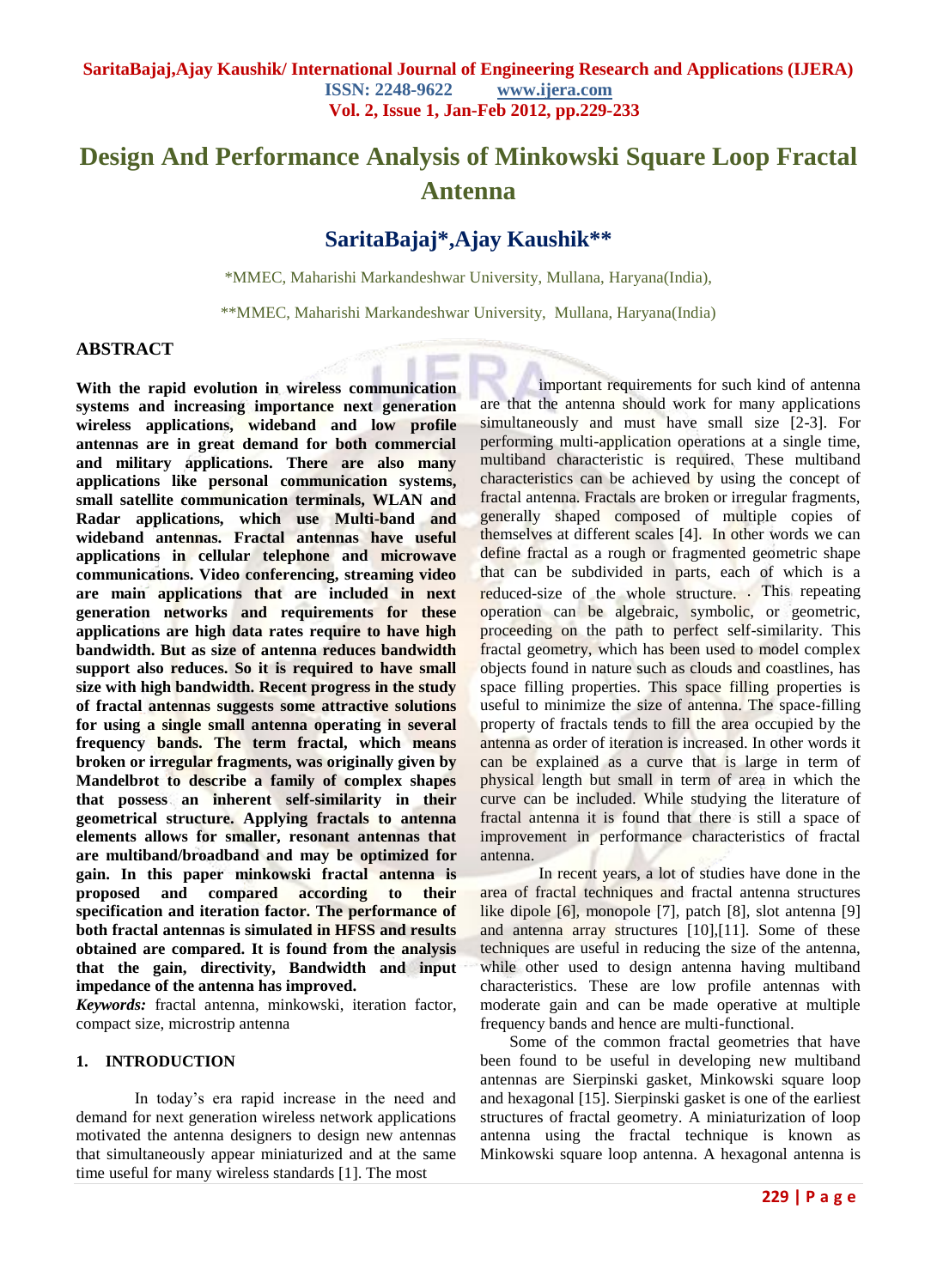suitable for design an antenna of superior characteristic of compact size with microstrip transmission line.

#### **2. MINKOWSKI SQUARE LOOP**

A miniaturization of loop antenna using the fractal technique is known as Minkowski square loop antenna[19] . The starting geometry of the fractal, called the initiator, is a square: Each of the four straight segments of the starting structure is replaced with the generator. The starting structure is a rhombus here which is iterated with a square. This iterative generating procedure continues for an infinite number of times.. The Example of Minkowski square loop is shown in figure 1 with two iterations.



**Figure1:** Example of Minkowski Square Loop fractal antenna[19]

#### **3. DESIGN OF MICROSTRIP TRANSMISSION LINE**

A microstrip line may be viewed as a derivative of a two-wire transmission line and is perhaps the most widely used form of planar transmission line. In this type of feed technique, a conducting strip is connected directly to the edge of the Microstrip patch Hence this is an easy feeding scheme, since it provides ease of fabrication and simplicity in modeling as well as impedance matching. The conducting strip is smaller in width as compared to the patch and this kind of feed arrangement has the advantage that the feed can be etched on the same substrate to provide a planar structure.

One side of the structure is freely accessible for the mounting of packaged devices and the geometry lends itself extremely well to PCB patterning techniques to define the circuit. It has been used extensively in microwave and millimeter circuits and system.

Due to the complexity of the structure, the analytical expression of the per unit length parameters are difficult to obtain. The effective relative permittivity is approximated as

$$
\mathcal{E}_{re} \approx \frac{\varepsilon_{r+1}}{2} + \frac{\varepsilon_{r-1}}{2\sqrt{1+12\frac{w}{d}}}
$$

This is an empirical expression and is a function of the material property and the ration W/d. W is the width of the strip and d is the thickness of the substrate, which has a relative permittivity $\mathcal{E}_r$ .

From the transmission line theory, the relation between the velocity and per unit length inductance and capacitance is

$$
V = \frac{1}{\sqrt{LC}} = \frac{c}{\sqrt{\varepsilon_{re}}}
$$

The characteristic impedance can be expressed as

$$
Z_o = \sqrt{\frac{L}{c}} = \frac{1}{\nu c} = \frac{\sqrt{\varepsilon_{re}}}{c c}
$$

Thus, to compute the characteristics impedance, we just need to obtain the per unit length capacitance C once the effective permittivity is known. The first higher mode in a micro stripline is TE10 mode, its cut-off wavelength is twice the strip width, expressed as:

$$
\lambda_c \approx \sqrt{\mathcal{E}_r(2W + 0.8d)}
$$

The lowest transverse mode electric mode is TE1, with cut-off frequency:

$$
(f_c)_{TE_1} = \frac{3c\sqrt{2}}{8d\sqrt{\varepsilon_r - 1}}
$$

The lowest transverse magnetic mode is TM0, with cutoff frequency:

$$
(f_c)_{TM_0} = \frac{c\sqrt{2}}{4d\sqrt{\varepsilon_r - 1}}
$$

And, for most Microstrip lines, conductor loss is much more than dielectric loss. The attenuation constant can be calculated by:

$$
\alpha_c = \frac{R_s}{Z_o W}
$$

where  $R_s =$ *µ*  $2\sigma$  is the surface resistivity of the conductor.

#### **4. RESULT ANALYSIS OF MINKOWSKI FRACTAL ANTENNA**

The minkowski patch fractal antenna with  $2<sup>nd</sup>$  iteration is shown in figure2. The antenna is designed and simulated using simulation tool Ansoft HFSS.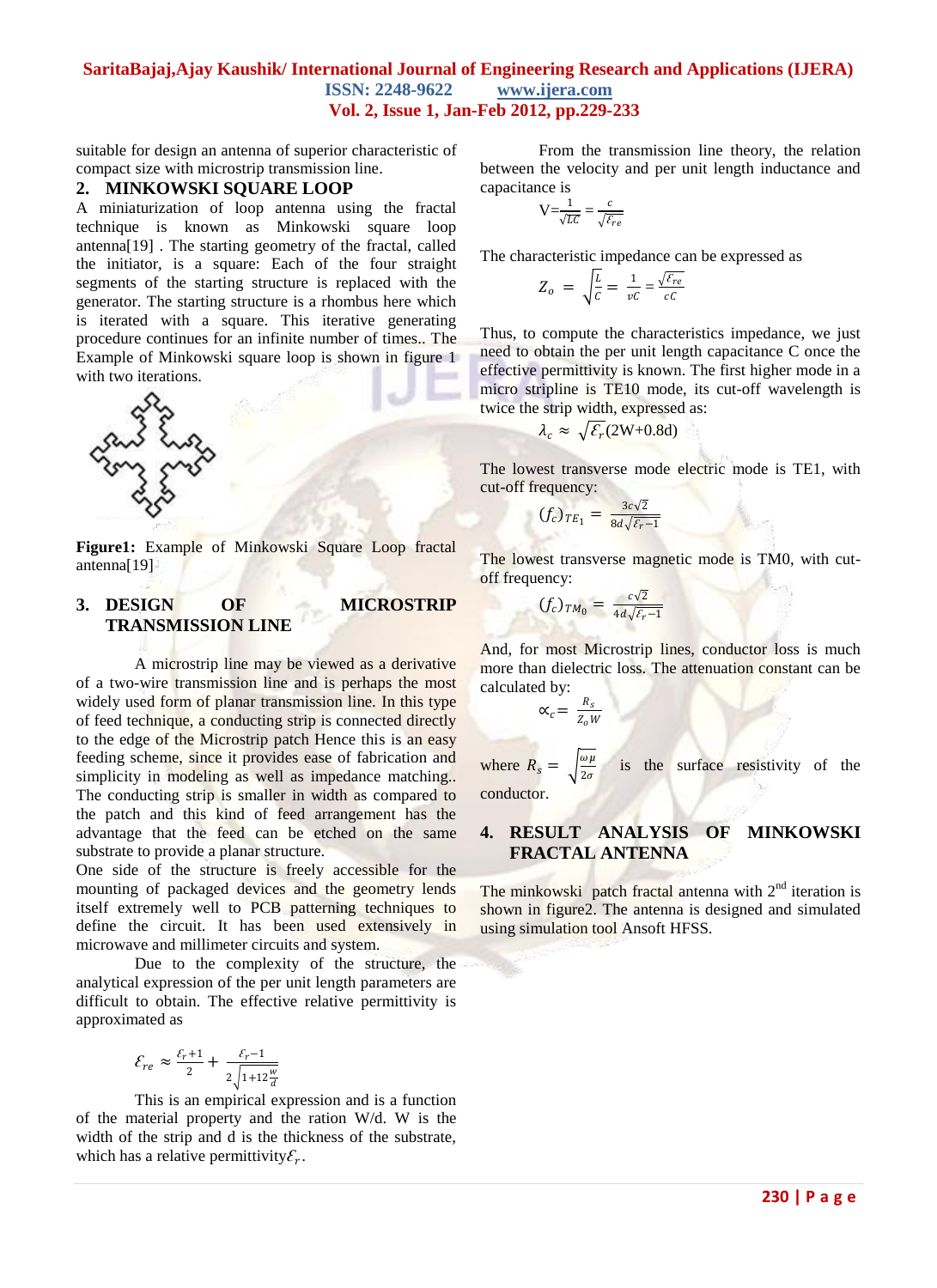

**Figure 2**: Minkowski Fractal Antenna with second iteration

**SUBJET** 

|         |                   | Properties: MINKOWSKI_3 - HFSSDesign1 - Modeler |      |                 |                    | ⊠      |
|---------|-------------------|-------------------------------------------------|------|-----------------|--------------------|--------|
| Command |                   |                                                 |      |                 |                    |        |
|         | Name              | Value                                           | Unit | Evaluated Value | Description        |        |
|         | Command           | CreateBox                                       |      |                 |                    |        |
|         | Coordinate System | Global                                          |      |                 |                    |        |
|         | Position          | 0,0,0                                           | mm   | Omm, Omm, Omm   |                    |        |
|         | XSize             | 59                                              | mm   | 59mm            |                    |        |
|         | YSize             | 90                                              | mm   | 90mm            |                    |        |
|         | <b>ZSize</b>      | 1.6                                             | mm   | 1.6mm           |                    |        |
|         |                   |                                                 |      |                 |                    |        |
|         |                   |                                                 |      |                 |                    |        |
|         |                   |                                                 |      |                 |                    |        |
|         |                   |                                                 |      |                 | $\Box$ Show Hidden |        |
|         |                   |                                                 |      |                 | 0K                 | Cancel |

**Figure 3**: Dimensions used for designing minkowski square loop Antenna



**Figure 4:** Material properties for antenna design

Figure 5 shows the return loss as a function of frequency which shows the multiband behavior of the antenna having return loss less than -10dB.



**Figure 5:** Frequency versus Return loss for Sierpinski Fractal antenna

Table I: Frequency versus Return loss data table for minkowski square loop Fractal antenna

| <b>Name</b>    | $\mathbf{X}$ | Y          |
|----------------|--------------|------------|
| m1             | 0.9462       | -11.5589   |
| m2             | 2.2005       | $-11.7526$ |
| m <sub>3</sub> | 1.6828       | $-26.7477$ |
| m4             | 4.1915       | $-10.2603$ |
| m <sub>5</sub> | 5.5752       | $-10.0641$ |
| m6             | 4.8585       | -39.7897   |
| m7             | 7.2676       | 10.3022    |
| m8             | 8.6016       | $-10.3000$ |
| m <sub>9</sub> | 7.9843       | $-19.2533$ |
| m10            | 9.8459       | $-10.2574$ |
| m11            | 11.4885      | $-10.6864$ |
| m12            | 10.5129      | $-18.7024$ |
| m13            | 13.8379      | -11.3609   |
| m14            | 12.6035      | -19.7313   |
| m15            | 15.9085      | -11.8771   |
| m16            | 15.2017      | -41.5189   |
| m17            | 17.0633      | $-10.0095$ |
| m18            | 19.2235      | -11.0976   |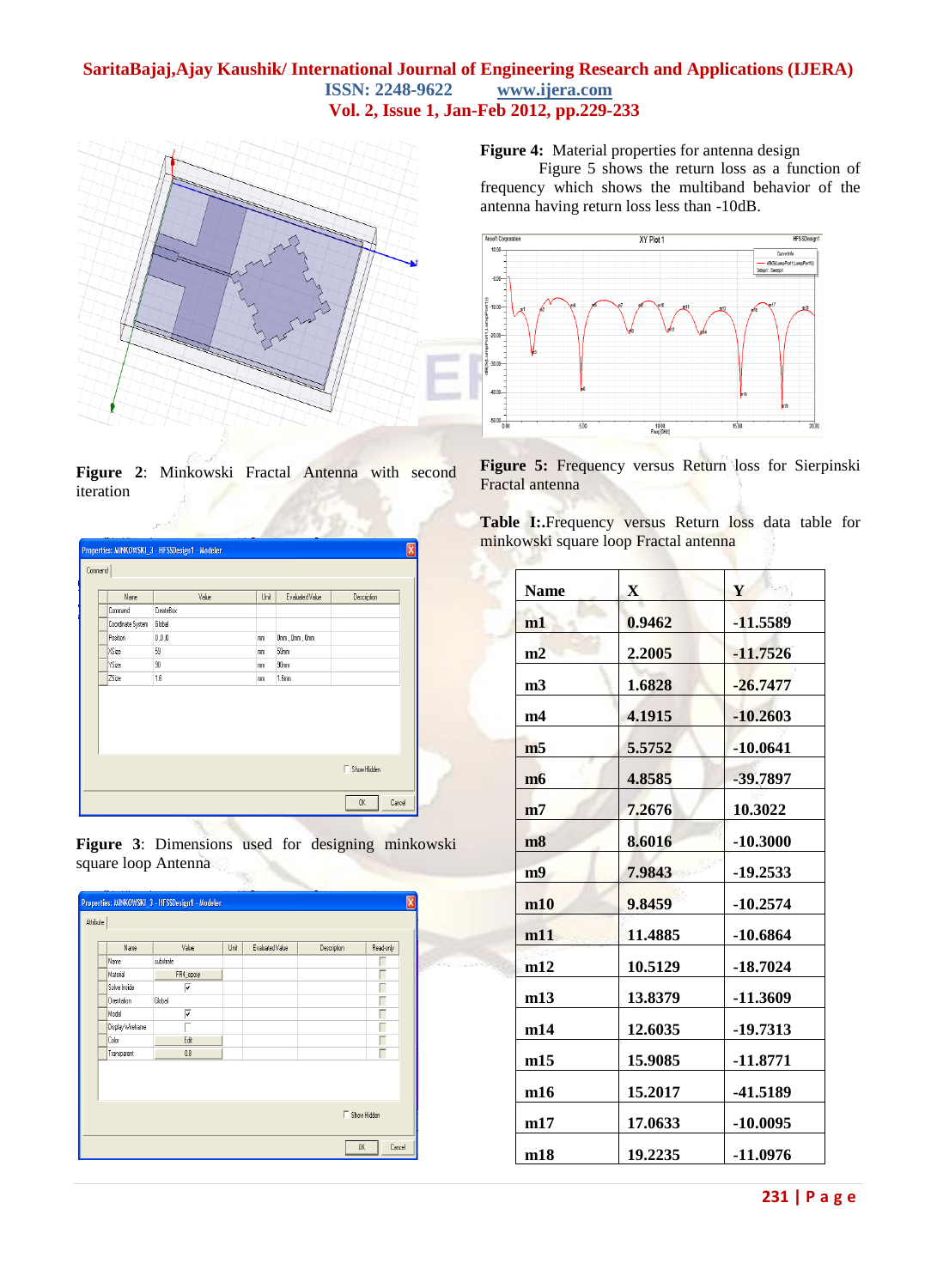|  | m19 | 17.8696 | -45.8040 |
|--|-----|---------|----------|
|--|-----|---------|----------|

VSWR is standing wave ratio that tells about the impedance mismatch. . Increasing in VSWR indicates an increase in mismatch between the antenna and the transmission line. A decrease VSWR means good matching with minimum VSWR is one. It is always desirable for VSWR to be always less than 2. We can see in the figure that all the resonated frequency band have VSWR below 2. Figure 6 shows corresponding VSWR VS. frequency.



**Figure 6:** VSWR vs Frequency

The radiation pattern of an antenna provide the information that describes how the antenna directs the energy it radiates. All antennas, if 100% efficient, will radiate the same total energy for equal input power regardless of pattern shape. Radiation pattern for proposed antenna is also depicted in the figure 7 given below. Radiation pattern explains that antenna is radiating in Omni-direction. This is always desirable for the applications like mobile applications and multiband support make it multi-application compatible



**Figure7:** Radiation Pattern.

# **5. CONCLUSION**

Minkowski loop patch antenna shows less than -10dB return loss for frequency bands including 1.6828GHz, 4.8585GHz, 7.9843GHz, 10.5129GHz, 12.6035GHz, 15.2017GHz and 17.8696GHz with -26.7477dB, - 39.7897dB, -19.2533dB, -18.7024dB, -19.7313dB, - 41.5189dB and –45.8040dB respectively. VSWR in these

frequency bands are also in the required region i.e. below 2. These multibands are used by different technologies, so single antenna works for different technologies.This new fractal antenna allows flexibility in matching multi-band operations in which a larger frequency separation is required.

#### **REFERENCES**

- [1] C. Puente, J. Romeu, R. Pous, X. Garcia and F. Benitez, "Fractal Multiband Antenna based on the Sieroinski Gasket" proceedings from *Electronics*  Letters, 4<sup>th</sup> January 1996, Vol. 32, No. 1
- [2] Carles Puente-Baliarda, Member, IEEE, JordiRomeu, Member, IEEE, Rafael Pous, Member, IEEE, Angel Cardama, Member, IEEE, "On the Behaviour of the Sierpinski Multiband Fractal Antenna" *proceedings of the IEEE Transactions on Antennas and Propagation*, Vol. 46, No. 4, April 1998.
	- [3] C.T.P. Song, P.S. Hall, H. Ghafouri-Shiraz and D. Wake, "Sierpinski Monopole Antenna with Controlled Band Spacing and Input Impedance" *proceedings of the Electronics Letters*, 24<sup>th</sup> June 1999, Vol. 35, No. 13.
	- [4] C.T.P. Song, Peter S. Hall and H. Ghafouri-Shiraz, "Shorted Fractal Sierpinski Monopole Antenna" *proceedings of the IEEE Transactions on Antennas and Propagation*, Vol. 52, No. 10, October 2004.
	- [5] Steven R. Best, "Operating Band Comparison of the Perturbed Sierpinski and Modified Parany Gasket Antennas" *proceedings of the IEEE Antennas and Wireless Propagation Letters*, Vol. 1, 2002.
	- [6] John P. Gianvittorio and YahyaRahmat-Samii, " Design, Simulation, Fabrication and Measurement of a Multiband Fractal Yagi Antenna" *proceedings of the IEEE Topical Conference on Wireless Communication Technology*, 2003.
	- [7] C. Puente, M. Navarro, J. Romeu and R. Pous, "Variations on the Fractal Sierpinski Antenna Flare Angle" *proceedings of IEEE, 1998*.
	- [8] C.T.P. Song, Peter S. Hall and H. Ghafouri-Shiraz, "Shorted Fractal Sierpinski Monopole Antenna" *proceedings of the IEEE Transactions on Antenna and Propagation*, Vol. 52, No. 10, October 2004.
	- [9] Nickolas Kingsley, Dimitrios E. Anagnostou, Manos Tentzeris and John Papapolymerou, "RF MEMS Sequentially Reconfigurable Sierpinski Antenna on a Flexible Organic Substrate with Novel DC-Biasing Technique" *proceedings of the Journal of Microelectromechanical Systems*, Vol. 16, No. 5, Ocotber 2007.
	- [10] Douglas H. Werner, Randy L. Haupt and Pingjuan L. Werner, "Fractal Antenna Engineering:The Theory and Design of Fractal